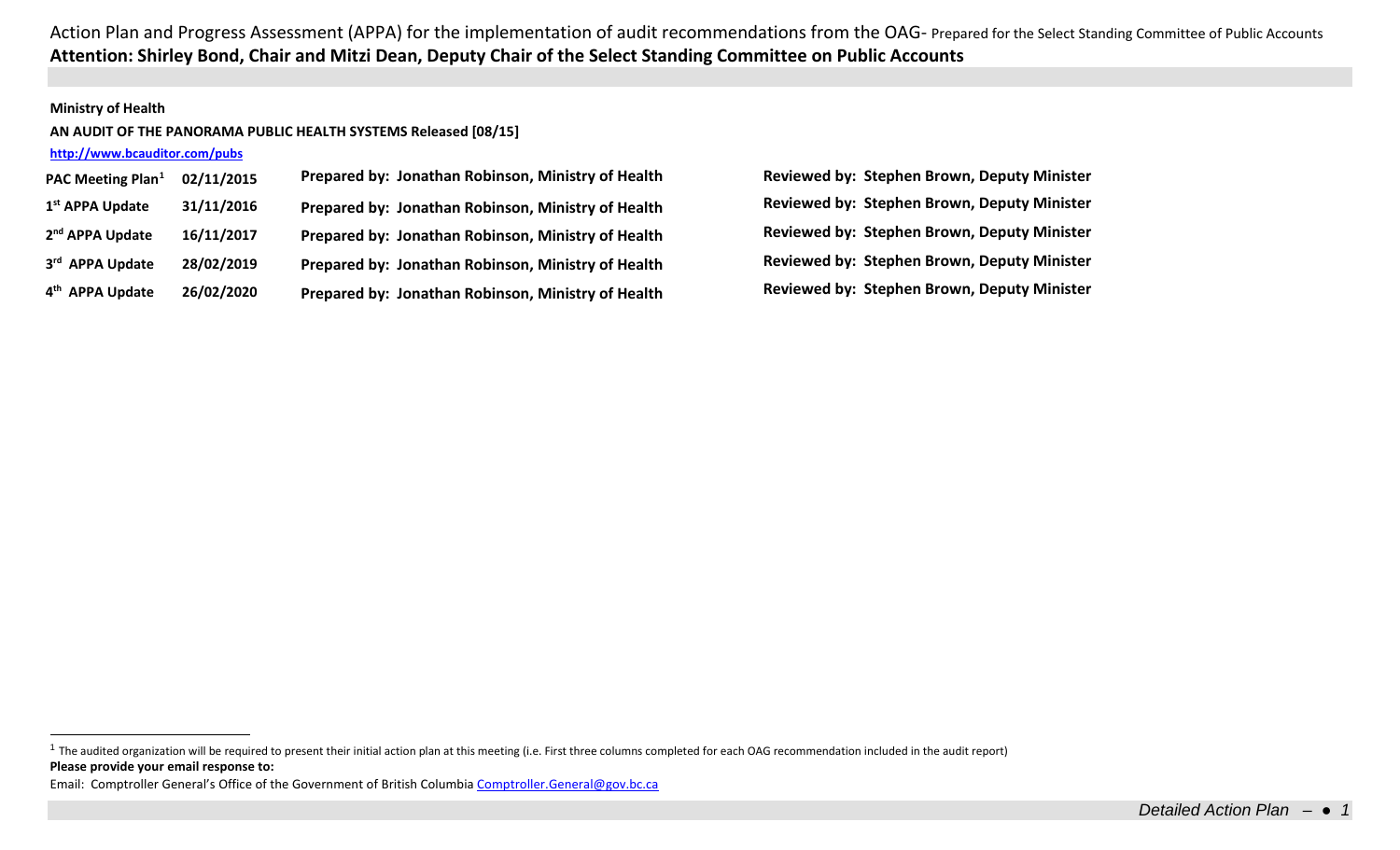<span id="page-1-3"></span><span id="page-1-2"></span><span id="page-1-1"></span><span id="page-1-0"></span>

| <b>Rec. #</b><br>Accepted?<br>Yes / $No2$ | <b>OAG</b><br><b>Recommendations</b>                                                                                                                                                                                                       | Actions Planned & Target Date(s) <sup>3</sup>                                                                                                                                                                                                                                                                                                                                                                                                                                                                                                                                                                                                                                                                                                                                                                                                                              | Assessment of Progress to date <sup>4</sup> and Actions Taken <sup>5</sup><br>(APPA update)                                                                                                                                                                                                                                                                                                                                                                                                                                                                                                                                                                                                                                                                                                                                                                                                                                                                                                                                                                                                                                                                                                                                                                                                                                                                                                                                                                                                                                                                                                                                                                               |
|-------------------------------------------|--------------------------------------------------------------------------------------------------------------------------------------------------------------------------------------------------------------------------------------------|----------------------------------------------------------------------------------------------------------------------------------------------------------------------------------------------------------------------------------------------------------------------------------------------------------------------------------------------------------------------------------------------------------------------------------------------------------------------------------------------------------------------------------------------------------------------------------------------------------------------------------------------------------------------------------------------------------------------------------------------------------------------------------------------------------------------------------------------------------------------------|---------------------------------------------------------------------------------------------------------------------------------------------------------------------------------------------------------------------------------------------------------------------------------------------------------------------------------------------------------------------------------------------------------------------------------------------------------------------------------------------------------------------------------------------------------------------------------------------------------------------------------------------------------------------------------------------------------------------------------------------------------------------------------------------------------------------------------------------------------------------------------------------------------------------------------------------------------------------------------------------------------------------------------------------------------------------------------------------------------------------------------------------------------------------------------------------------------------------------------------------------------------------------------------------------------------------------------------------------------------------------------------------------------------------------------------------------------------------------------------------------------------------------------------------------------------------------------------------------------------------------------------------------------------------------|
| 1.<br>Yes                                 | Commission an<br>independent review of<br>Panorama and other<br>alternative systems to<br>identify the most cost-<br>effective, integrated<br>approach to meet the<br>current and future needs<br>of public health in British<br>Columbia. | Public health outcomes will be further advanced through ongoing improvements to<br>Panorama and the onboarding of innovative health information technology<br>applications facilitated through Panorama's interoperability design.<br>Develop a 3-5 year business plan to address key functionality and design issues to<br>ensure full clinical and surveillance benefit, including:<br>Supporting the operation and decision-making of collaborative Ministry and<br>Health Authority governance structures, balancing the clinical, business and<br>technical requirements.<br>Leveraging the improvements and investments made by other Provinces<br>Building on previous reviews of Panorama modules, surveys of front line users,<br>and ongoing monitoring of data quality and system performance.<br><b>Target Date:</b><br>Phase 1-June 2016<br>Phase 2-Fall 2017 | Progress Assessment: Fully Implemented.<br>Actions Taken & Discussion: The business plan, developed with significant engagement of the Health<br>Authorities is now complete. Clear steps are being taken to further enhance the provincial Panorama<br>system to better meet clinical, surveillance and patient needs. The broad engagements have resulted in the<br>prioritization of four mandates for action agreed to by Leadership Council (HA CEOs and DM):<br>Implement and use all aspects of the Panorama vaccine inventory module at all inventory holding<br>points, as well as at applicable public health service points.<br>Record all administered and historic immunizations and related data directly into Panorama or<br>implement electronic interfaces to do so.<br>Ensure prompt (daily) recording of reportable communicable disease cases within the Panorama<br>Investigations Module in accordance with approved CD Minimum Data Set requirements, as<br>approved by the CD Policy committee.<br>Work with PHSA / BCCDC in the configuration of the Panorama Investigations and Outbreak<br>functionality and ensure staff can utilize these capabilities in the management of incidents that<br>cross health authority boundaries.<br>The work to complete the mandates has been defined in Letters of Understanding's signed by HA CEO's<br>and the Ministry of Health and sets out each Health Authorities timeframe for aligning with the integrated<br>provincial public health system.<br>PHSA has responsibility and oversight of the implementation of the LOU's and has created a project<br>management office (PMO) for this purpose. |

#### **Please provide your email response to:**

Email: Comptroller General's Office of the Government of British Columbi[a Comptroller.General@gov.bc.ca](mailto:Comptroller.General@gov.bc.ca)

<sup>&</sup>lt;sup>2</sup> For each recommendation, the audited organization should state whether or not they have accepted the recommendation and plan to implement it fully by typing either "Yes" or "No" under the number of the recommendation.

<sup>&</sup>lt;sup>3</sup> Target date is the date that audited organization expects to have "fully or substantially implemented" the recommendation. If several actions are planned to implement one recommendation, indicate target dates for each

<sup>&</sup>lt;sup>4</sup>The Select Standing Committee on Public Accounts (PAC) will request that the audited organization provide a yearly update (i.e completed "Assessment of Progress and Actions Taken" column) until all recommendations are f addressed to the satisfaction of the PAC. This is for the APPA update.

<sup>&</sup>lt;sup>5</sup> This action plan and the subsequent updates have not been audited by the OAG. However, at a future date that Office may undertake work to determine whether the entity has implemented the recommendations. The results of reported in a separate report prepared by the OAG.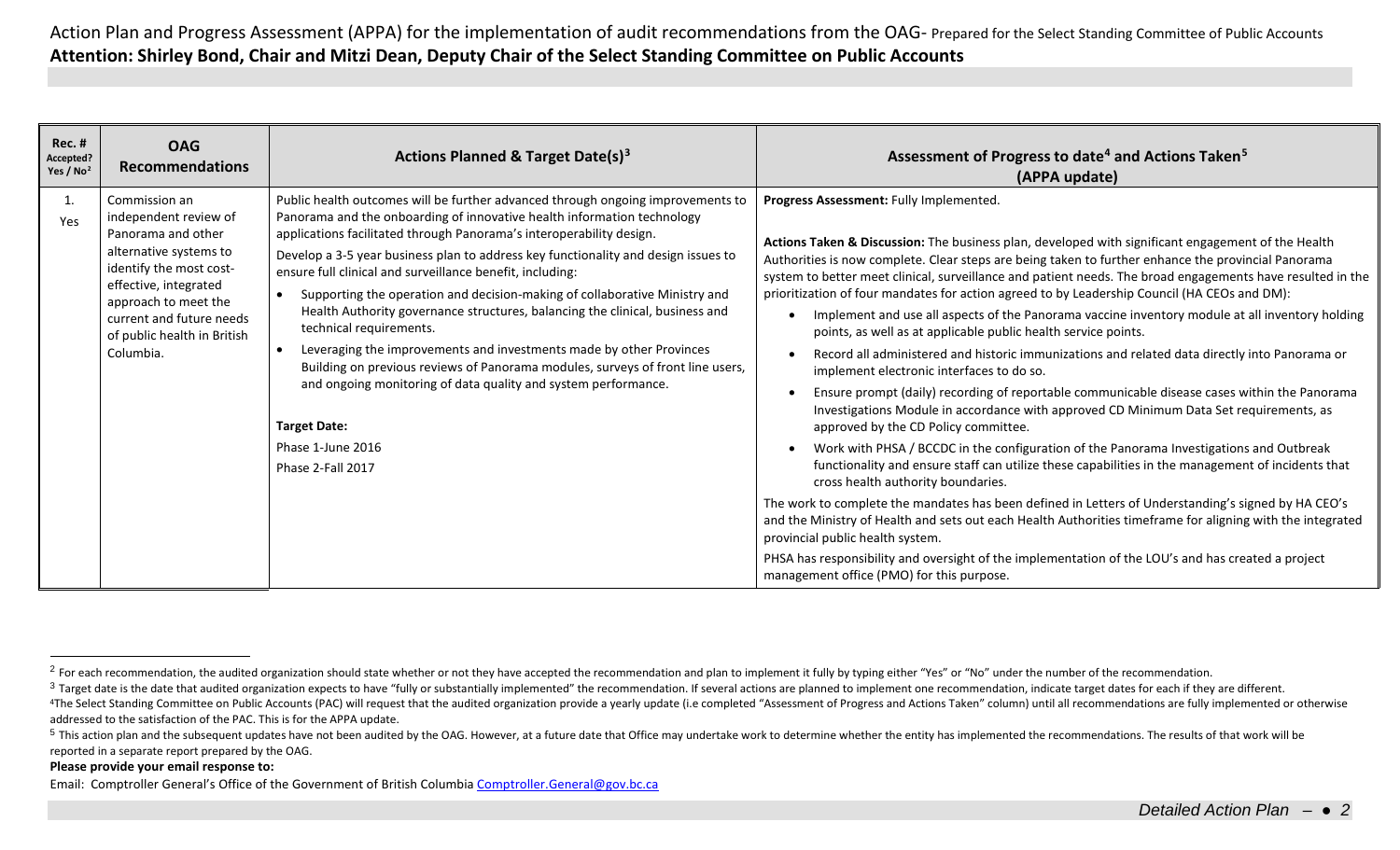| <b>Rec. #</b><br>Accepted?<br>Yes / No <sup>2</sup> | <b>OAG</b><br><b>Recommendations</b> | <b>Actions Planned &amp; Target Date(s)3</b>                                                                                                      | Assessment of Progress to date <sup>4</sup> and Actions Taken <sup>5</sup><br>(APPA update)                                                                                                                                                                                                                                                                                                                                                                                                                                                                                                                                                                                                                                                                                                                                                                                                                                                                                                                                                                                                                   |
|-----------------------------------------------------|--------------------------------------|---------------------------------------------------------------------------------------------------------------------------------------------------|---------------------------------------------------------------------------------------------------------------------------------------------------------------------------------------------------------------------------------------------------------------------------------------------------------------------------------------------------------------------------------------------------------------------------------------------------------------------------------------------------------------------------------------------------------------------------------------------------------------------------------------------------------------------------------------------------------------------------------------------------------------------------------------------------------------------------------------------------------------------------------------------------------------------------------------------------------------------------------------------------------------------------------------------------------------------------------------------------------------|
|                                                     |                                      | Undertake an annual survey of Panorama end users to assess satisfaction, clinical<br>benefit and adoption.                                        | Progress Assessment: Fully Implemented.                                                                                                                                                                                                                                                                                                                                                                                                                                                                                                                                                                                                                                                                                                                                                                                                                                                                                                                                                                                                                                                                       |
|                                                     |                                      | <b>Target Date:</b><br>Annual beginning early 2016                                                                                                | Actions Taken & Discussion: Completed in June 2016, through Phase 1 of the business plan development.<br>What was heard at that time was:<br>1. A desire for clarity on public health IMIT governance and long-term direction;<br>2. A need to establish quality improvement culture and quality measures (be transparent to front line staff<br>on how and when defects will be fixed, etc);<br>3. That information being captured and extracted needs to optimize investments (i.e., streamline<br>cumbersome clinical data interfaces; optimize use through mobile access, etc).<br>The 2017/2018 survey was targeted to Panorama Personalized Consent, resulting in updates to Panorama<br>consent forms and updates to best practise processes.<br>In 2018/19 engaged broadly with the Health Authorities to affirm priorities leading to the four mandates.<br>The 2019/20 survey was conducted via structured in-person meetings with all Regional Health Authorities,<br>First Nations Health Authority and Yukon to best understand each organizations' present and near-term<br>roadmap priorities. |
|                                                     |                                      | Undertake an annual environmental scan to evaluate other compatible public<br>health products.<br><b>Target Date:</b><br>Annual beginning in 2015 | Progress Assessment: Fully Implemented.<br>Actions Taken & Discussion: Informal Fall 2015 report completed that did not identify other available<br>'Custom Off The Shelf' (COTS) systems that offers the same comprehensive suite of integrated services as<br>does Panorama.                                                                                                                                                                                                                                                                                                                                                                                                                                                                                                                                                                                                                                                                                                                                                                                                                                |
|                                                     |                                      |                                                                                                                                                   | The HA engagement and business planning process resulted in the four mandates for action (per above)<br>providing Health Authorities with the opportunity to undertake their own scan and to determine the best<br>point-of-service compatible public health technological solutions for their regions while ensuring<br>maximization of integrated clinical, surveillance and patient provincial public health needs.                                                                                                                                                                                                                                                                                                                                                                                                                                                                                                                                                                                                                                                                                        |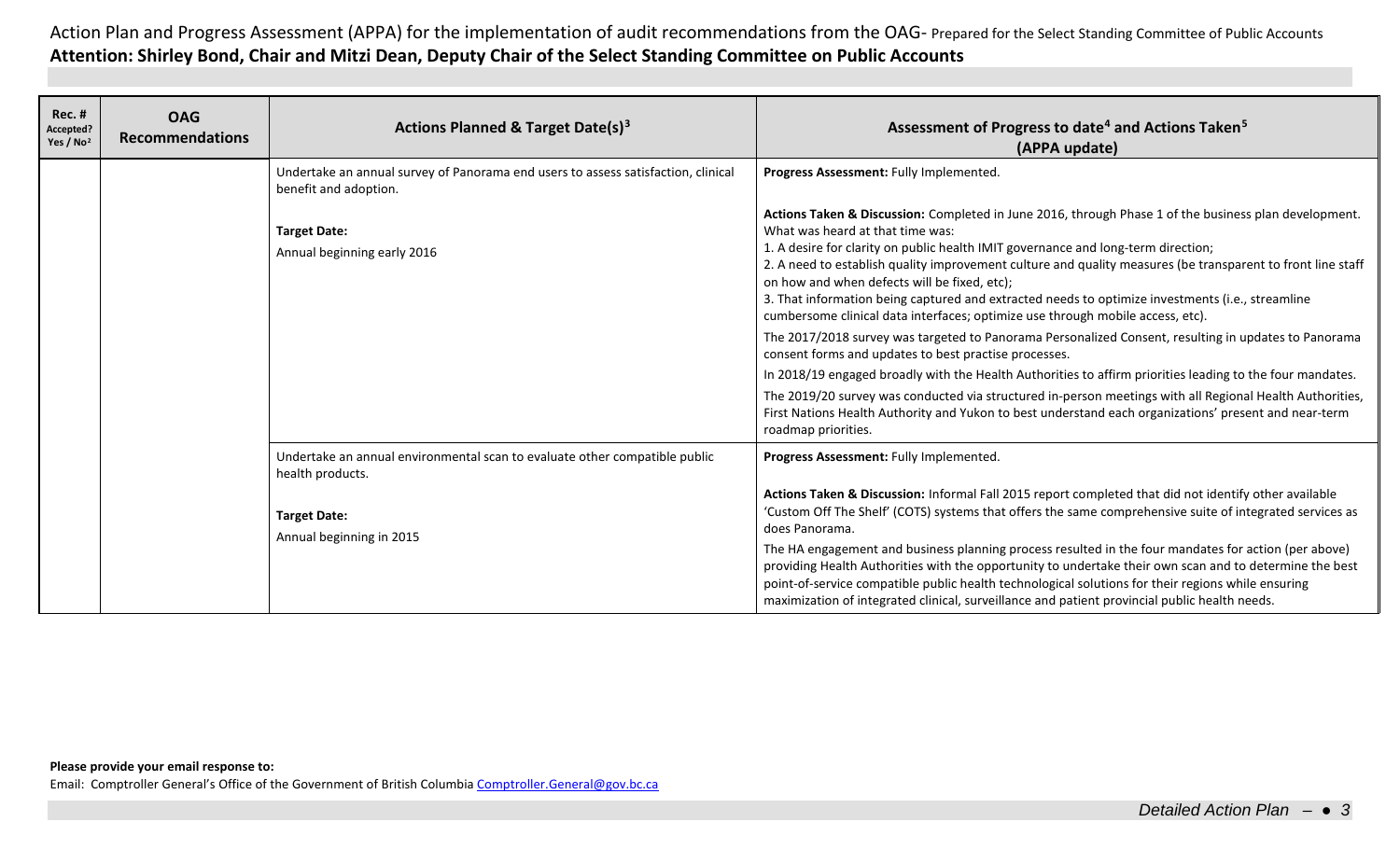| <b>Rec. #</b><br>Accepted?<br>Yes / No <sup>2</sup> | <b>OAG</b><br><b>Recommendations</b>                                                                                               | <b>Actions Planned &amp; Target Date(s)3</b>                                                                                                                                     | Assessment of Progress to date <sup>4</sup> and Actions Taken <sup>5</sup><br>(APPA update)                                                                                                                                                                                                                                                                                                                                                                                                                                                                                                                                                                                                                                                                                                                                                                                                                                                                                                                                                                 |
|-----------------------------------------------------|------------------------------------------------------------------------------------------------------------------------------------|----------------------------------------------------------------------------------------------------------------------------------------------------------------------------------|-------------------------------------------------------------------------------------------------------------------------------------------------------------------------------------------------------------------------------------------------------------------------------------------------------------------------------------------------------------------------------------------------------------------------------------------------------------------------------------------------------------------------------------------------------------------------------------------------------------------------------------------------------------------------------------------------------------------------------------------------------------------------------------------------------------------------------------------------------------------------------------------------------------------------------------------------------------------------------------------------------------------------------------------------------------|
| 2.<br>Yes                                           | Review its project<br>management practices to<br>ensure future IT projects<br>are managed in<br>accordance with good<br>practice.  | Developing a plan to meet industry standards for project management<br>Develop action plan to move towards best practices<br>$\bullet$<br><b>Target Date:</b><br>Completed       | Progress Assessment: Fully Implemented.<br>Actions Taken & Discussion: A Ministry of Health Project Management Office (PMO) has been staffed with<br>the mandate to provide good practice standards and methodology including provision of tools, guidance,<br>training and coaching. Action plan created. The development of project management methodology with a<br>gated approval framework is complete and PMO service delivery development is on-going. An Executive<br>Project Board has been established as the penultimate governance body for Ministry IMIT; manages the full<br>portfolio of ministry projects and meets regularly to evaluate and provide approval of project gates relative<br>to the existing portfolio.                                                                                                                                                                                                                                                                                                                      |
| 3.<br>Yes                                           | Review its contract<br>management practices to<br>ensure future IT projects<br>are managed in<br>accordance with good<br>practice. | Confirm our approach<br>Engage independent expertise to review our action plan on project management,<br>contract management, and governance<br><b>Target Date:</b><br>Completed | Progress Assessment: Fully Implemented.<br>Actions Taken & Discussion: Delivered in June 2016 as part of an EY review. The report provided 19<br>recommendations in the four major categories of:<br>• Governance, accountability and decision making.<br>• Portfolio and project management.<br>• Value and contract management.<br>• Ministry capacity, capability and expertise.<br>The Ministry of Health has accepted and has worked to fuly implement all 19 recommendations. Health<br>Sector IM/IT (HSIMIT) Business Transformation Office (BTO) was created in November 2016 to deliver on<br>the recommendations. As a result of this transformation, HSIMIT now includes a new Vendor Management<br>Office (VMO) that provides centralized leadership over the Ministry's major commercial IM/IT agreements.<br>The VMO is responsible for contract governance, strategic vendor management, and alliance management<br>to ensure the Ministry achieve value from its vendor partners and effectively manages these commercial<br>relationships. |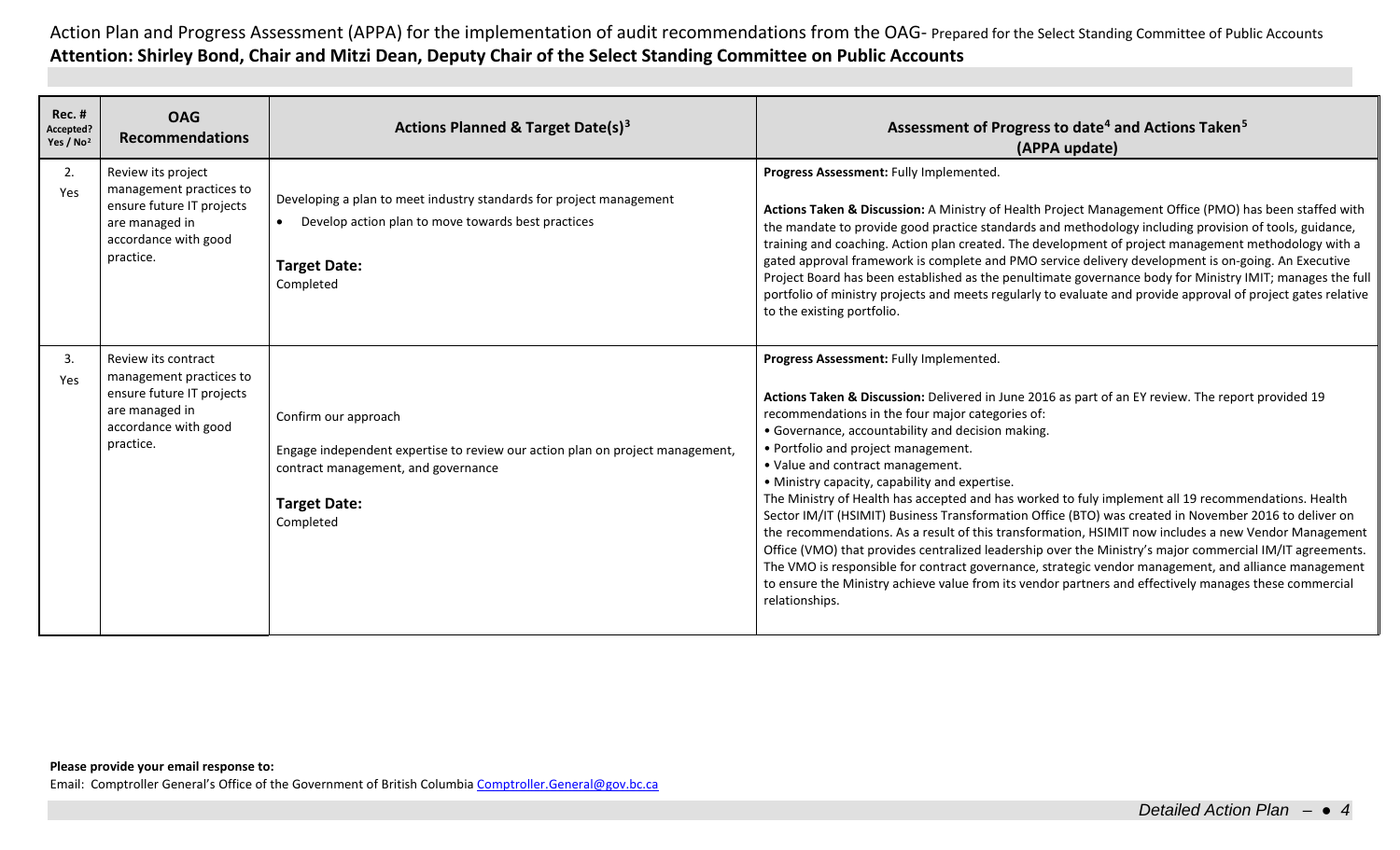| Rec. #<br>Accepted?<br>Yes / $No2$ | <b>OAG</b><br><b>Recommendations</b> | Actions Planned & Target Date(s) <sup>3</sup>                                                                                       | Assessment of Progress to date <sup>4</sup> and Actions Taken <sup>5</sup><br>(APPA update)                                                                                                                                                                                                                                                                                                                                                                                                                                                                                                                                                                                                                                                                  |
|------------------------------------|--------------------------------------|-------------------------------------------------------------------------------------------------------------------------------------|--------------------------------------------------------------------------------------------------------------------------------------------------------------------------------------------------------------------------------------------------------------------------------------------------------------------------------------------------------------------------------------------------------------------------------------------------------------------------------------------------------------------------------------------------------------------------------------------------------------------------------------------------------------------------------------------------------------------------------------------------------------|
|                                    |                                      | Ensure independent project assurance on large complex, multi-stakeholder, multi-<br>year project.<br><b>Target Date:</b><br>Ongoing | Progress Assessment: Fully Implemented.<br>Actions Taken & Discussion: Work with the Office of the Government Chief Information Officer (OCIO) to<br>leverage their available expertise on the development of government-wide portfolio management<br>processes and methodologies, including establishment of a common approach to project gating. As well,<br>the Ministry of Health has fully accepted and is actively implementing EY's recommendation 15, pertaining<br>to the engagement of third party risk management and project assurance on major projects as evidenced<br>by its use of third party experts for independent validation of the Ministry of Health's proposed approach<br>to completing the implementation of the BC Services Card. |
|                                    |                                      | Implement project review board with panel of experts<br><b>Target Date:</b><br>Completed                                            | Progress Assessment: Fully Implemented.<br>Actions Taken & Discussion: The Ministry of Health has taken a proactive approach to expanding its<br>access to industry experts through engagement of Gartner, Deloitte, and other industry experts. These<br>resources are being used to undertake various knowledge and practice enhancing activities including<br>reviews of large strategic initiatives to ensure alignment with industry best practices, approaches, and<br>costs.                                                                                                                                                                                                                                                                          |